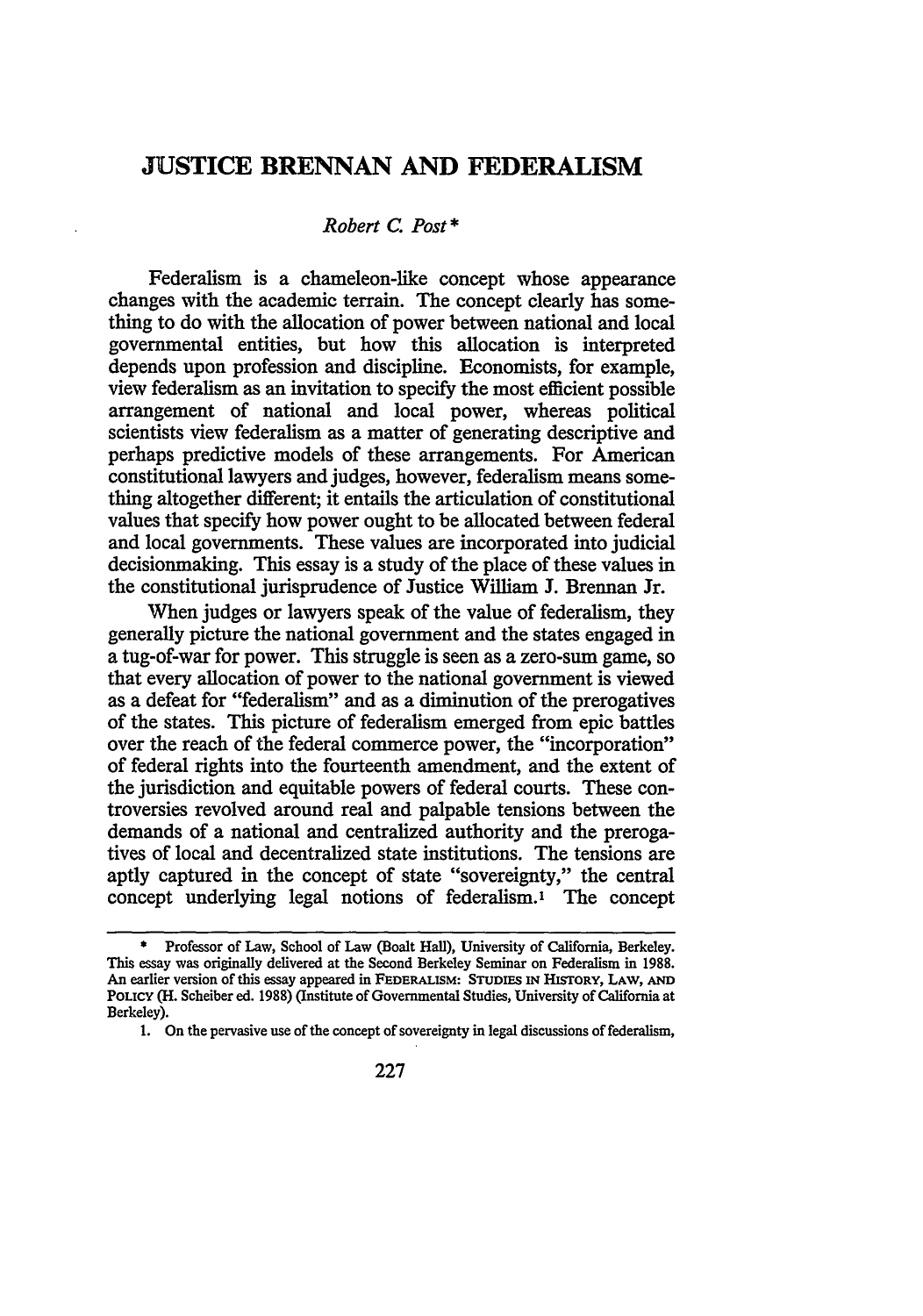assumes the existence of "exclusive domains of state authority,"2 **so** that every advance of national power can by definition occur only at the expense of state authority.

I develop this image of federalism at some length, not merely because it is pervasive, but also because its acceptance makes Justice Brennan's views on federalism seem incoherent or unprincipled. The traditional legal understanding of federalism invites judges, in effect, to "choose up sides" between state and national authority. Justice Brennan has declined this invitation. If he is justly known as a champion of the powers of the federal judiciary *vis-a-vis* state judiciaries, he is equally well known as the author of one of the most cited law review articles in recent history urging state judges to base their decisions on state constitutional provisions so as to safeguard those decisions from interference by the federal judiciary.3 If he has been a strong supporter of federal legislative power, the author of a powerful dissent from the Court's recent and shortlived effort to use principles of state sovereignty to limit that power,4 he has also attempted to exempt state legislative powers from the centralizing regulation of the dormant commerce clause,<sup>5</sup> and thus to leave to "the States the widest latitude to deal with the dynamics of social and economic change in seeking to satisfy their needs and further their progress."<sup>6</sup>

Justice Brennan professes to be "a devout believer" in "our concept of federalism."<sup>7</sup> But the kind of federalism to which Brennan holds allegiance is far from obvious. It is certainly not the kind of federalism that simply cedes more or less "sovereignty" to the states. In fact the theses of this essay are that Brennan's philosophy of federalism cannot be understood except as an outgrowth of his concern for individual rights, and that only within the last fifteen years has his philosophy of federalism become a disciplined and forceful instrument of analysis.

4. National League of Cities v. Usery, 426 **U.S. 833, 856 (1976)** (Brennan, **J.,** dissenting).

5. Kassell v. Consolidated Freightways Corp., **450** U.S. **662, 679** (1981) (Brennan, J., concurring); Minnesota v. Clover Leaf Creamery Co., 449 U.S. 456 (1981).

**6.** Brennan, *Some Aspects of Federalism,* **39 N.Y.U.** L. REv. 945, 954 (1964).

7. Brennan, *supra* note 3, at 502.

see Rapaczynski, *From Sovereignty to Process: The Jurisprudence of Federalism after Garcia,* **1985** Sup. Cr. REv. 341, **346-59.**

<sup>2.</sup> *Id.* at **356.**

**<sup>3.</sup>** Brennan, *State Constitutions and the Protection of Individual Rights,* **90** HARV. L. REv. 489 **(1977).** Fred Shapiro has calculated that this article is the nineteenth most frequently cited law review article of those published within the past forty years. Shapiro, *The Most-Cited Law Review Articles,* **73 CALmF.** L. REV. 1540, **1550 (1985).**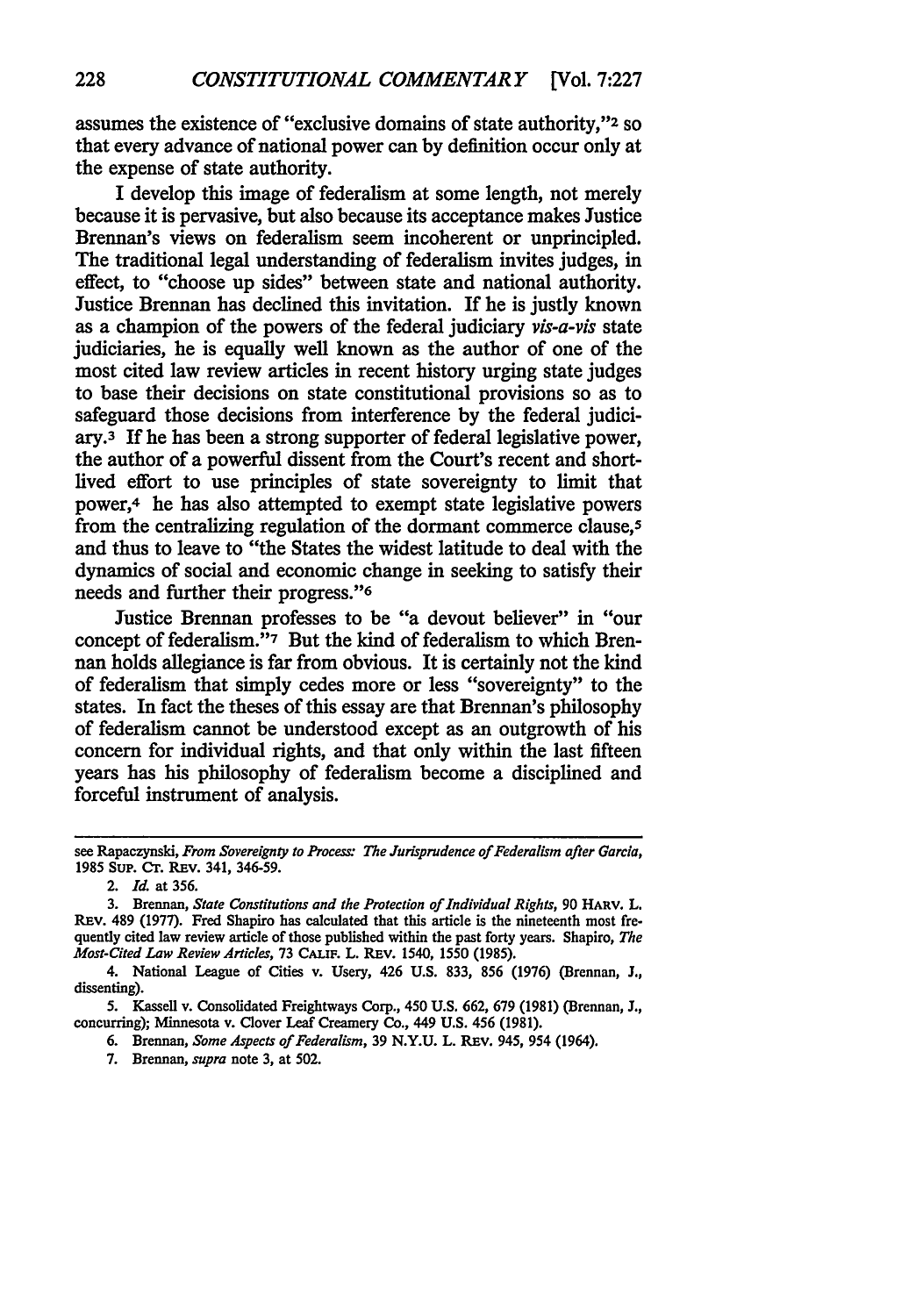A good place to begin a study of Justice Brennan's views of federalism is a speech he gave to the Conference of Chief Justices in New York on August 7, 1964. The talk was entitled "Some Aspects of Federalism,"8 and it was clearly intended to mollify state judges who had been unsettled by recent decisions of the Warren Court.

Brennan was of course one of the primary architects of that Court. The chief justices of the states saw before them the author of the landmark decision of *New York Times v. Sullivan,9* which had been issued only five months earlier, and which for the first time extended the reach of federal constitutional control into state defamation law. Only two months before, Brennan had delivered an opinion for the Court holding, against all precedent, that the fifth amendment's proscription of self-incrimination was incorporated into the fourteenth amendment, and hence could be asserted against the states.10 In the same month the Court had decided *Reynolds v. Sims*,<sup>11</sup> which announced the revolutionary rule of "one man one vote," and which had been made possible by Brennan's epic 1961 opinion in *Baker* v. Carr.12 *Baker* itself had overruled over a century of precedents and rendered disputes justiciable over legislative apportionment. And, of course, Brennan was probably best known to his audience as the author of *Fay v. Noia,'3* the notorious decision which permitted use of federal habeas corpus to release a state prisoner because of constitutional errors in state processes, despite the presence of adequate state grounds to support the conviction.

It is no wonder, then, that the chief justices of the states would, in the summer of 1964, be uneasy, and even hostile. Brennan began his speech by comparing himself to Daniel in the lion's den. He assured his audience, however, that he had once been, "after all, a state judge," **14** and that he well understood the "functionally different" roles of the federal and state judiciaries.15 But his purpose, Brennan said, would be to demonstrate that there "is no justifica-

**15. Id.** at 949.

**<sup>8.</sup>** Brennan, *supra* note 6, at 945 (1964).

<sup>9. 376</sup> U.S. 254 (1964).

**<sup>10.</sup>** Malloy v. Hogan, 378 U.S. **1** (1964). Brennan would later proudly say *of Malloy* that it was the first time that "the Court finally decided a case by speaking in explicitly incorporationist terms." Brennan, *The Bill of Rights and the States: The Revival of State Constitutions* as *Guardians of Individual Rights,* 61 N.Y.U. L. REv. 535, 543 (1986).

<sup>11. 377</sup> **U.s.** 533 (1964).

<sup>12. 369</sup> **U.S.** 186 (1961).

<sup>13. 372</sup> U.S. 391 (1963).

<sup>14.</sup> Brennan, *supra* note 6, at 948. Brennan had been a New Jersey judge for seven years prior to his appointment to the United States Supreme Court in 1956. For four of those years he was an Associate Justice of the New Jersey Supreme Court.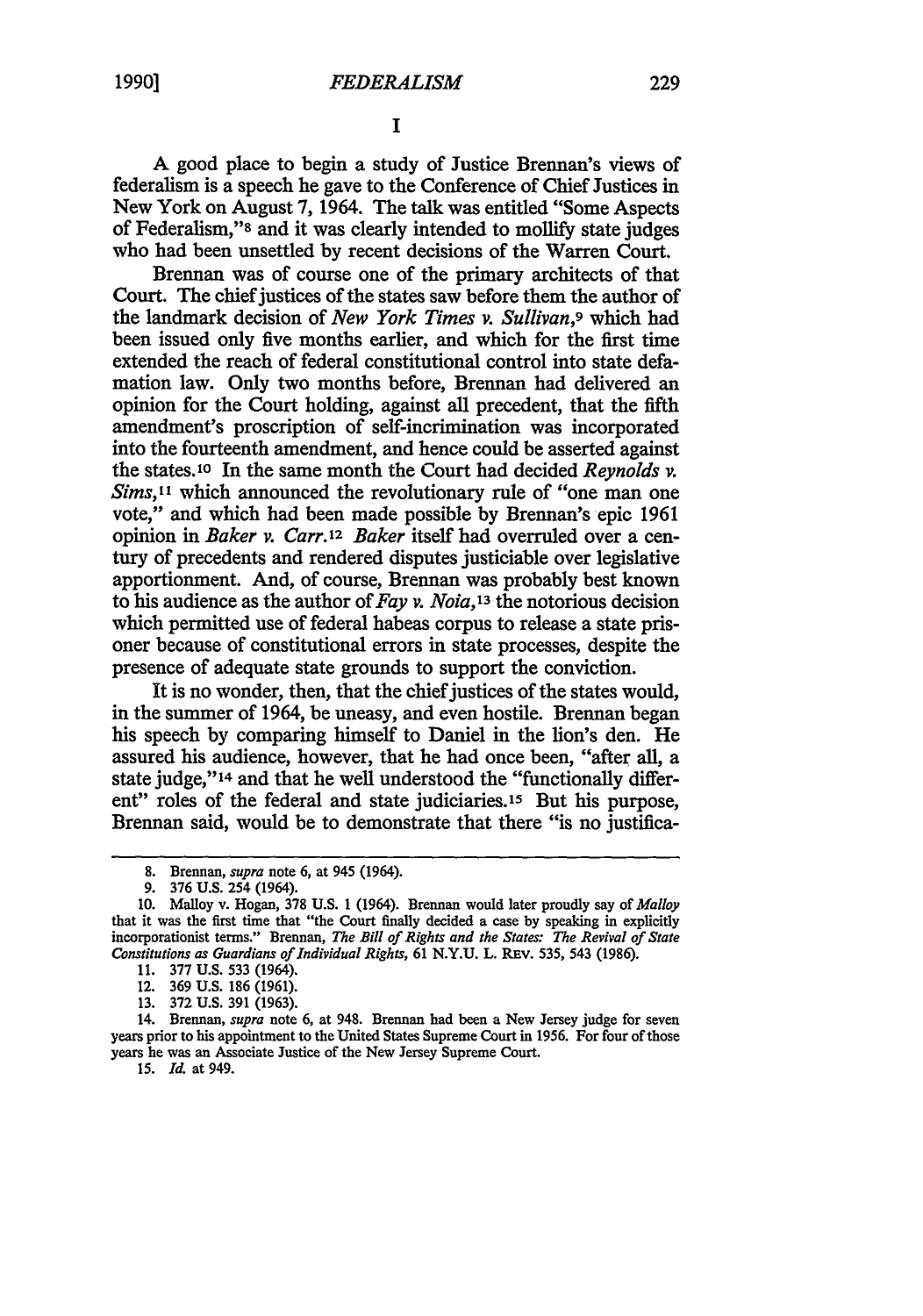tion for the view that we are headed in opposite directions, and that the only legal bond between us is the subjugating one of the supremacy clause."16

At the outset of his talk Brennan invoked a familiar image of federalism, stating that "our federal structure necessarily" implied that some cases "will present a problem of reconciling state and federal authority."17 The notion that federal and state authority were in conflict was no doubt at the root of the chief justices' anger. But Brennan tried to place this anger in historical perspective. "Controversies over constitutional limits upon state powers have been with us from our national beginnings," he observed, "we settle one only to have another emerge of different mien."18 This appeal to history, however, was but a prelude to Brennan's real point, which was that the modern controversies should not properly be considered issues of federalism at all.

The modern problems of consistency of state action with the Constitution are of a different order from those of even twenty-five years ago. Now implicated are the various constitutional guarantees designed to protect individual freedom from repressive governmental action. **Of** course, the federal system's diffusion of governmental power has the purpose of securing individual freedom. But this is not all the Constitution provides to secure that end. There are also explicit provisions to prevent government, state or federal, from frustrating the great design. **I** do not think there can be any challenge to the proposition that the ultimate protection of individual freedom is found in court enforcement of these constitutional guarantees.<sup>19</sup>

Brennan's message was startlingly blunt. Federalism, as a system of decentralization designed to secure "individual freedom," was outmoded. The growth of government power after World War II had placed individuals at risk, and the danger could be averted only **by** judicial enforcement of civil rights. The issue was thus not one of state *versus* federal power, but rather of the power of government, generically understood as state *and* federal government, versus the individual. Brennan attempted to use this reformulation as a bridge to reach out to his fellow judges. "You and I," he said in his eloquent conclusion, "are committed to the constitutional ideal of libertarian dignity protected through law."

Crises at hand and in prospect are creating, and will create, more and more threats to the achievement of that ideal-more and more collisions of the individual with his government. The need for judicial vigilance in the service of that ideal was never greater. It has become the business of all of us to protect fundamental constitutional rights threatened today in ways not possibly envisaged **by** the Framers.<sup>2</sup> <sup>0</sup>

20. *Id.* at **960.**

**<sup>16.</sup> Id** at 945.

**<sup>17.</sup>** *Id.* at 947.

**<sup>18.</sup> Id** at **953. 19.** *Id* at 954.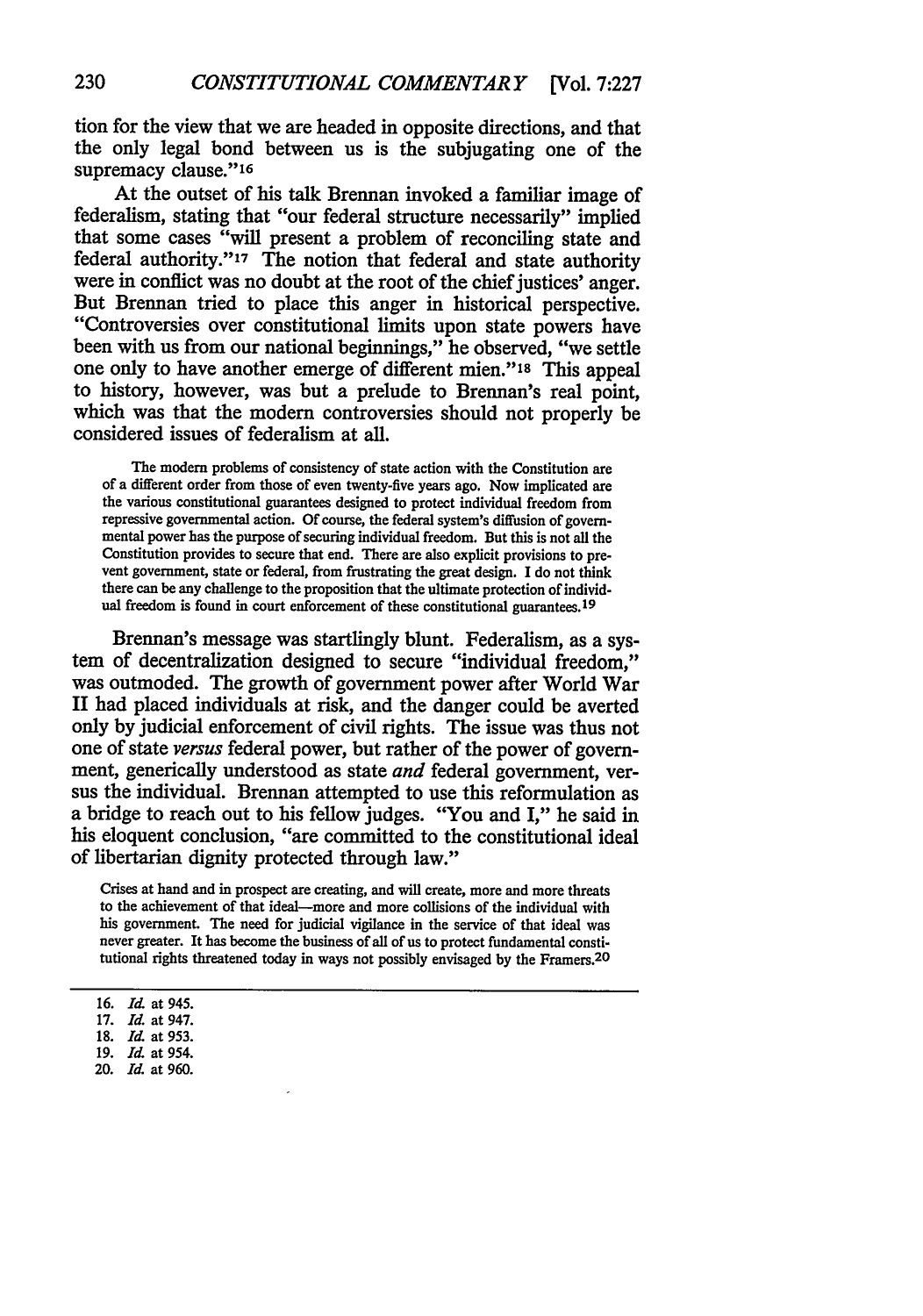Brennan's ultimate appeal was thus to the shared norms of a common professional role. His claim was that judges qua judges were concerned with individual rights, with the maintenance of "libertarian dignity protected through law," and hence that judges should be relatively indifferent to whether encroachments on that dignity emanated from state or federal governments. Brennan's argument rested upon the elaboration of a shared commitment to a professionalism that was so powerful as to overshadow competing loyalties to the autonomy of state institutions. Those loyalties, Brennan tried to demonstrate, were out-of-touch with modem realities, in which the "unity of the human family" was an increasingly tangible fact. "Our political, industrial, agricultural and cultural differences cannot stop the process which is making us a more united nation."21

Brennan's address was thus nothing less than a plea to abandon the traditional legal understanding of federalism. If at the beginning of his talk Brennan had acknowledged the usual legal image of competition between federal and state governments, the acknowledgement was only for the purpose of leading his audience to transcend that image by coming to see that the real competition was instead between individuals and government, generically understood. If in his talk Brennan had initially recognized the usual legal image of federalism as guarding the value of diversity, the recognition was only a prelude to his demonstration of the contemporary inadequacy of that value. If Brennan's audience understood federalism to consist of loyalty to the tribal values of individual states, Brennan used his address to highlight instead their loyalty to their professional roles, roles which were of national scope and application.

Brennan's address, in short, left no room for traditional federalism as a source for principled or coherent constitutional values. It is thus no surprise that for the early Brennan, "'considerations of comity and federalism'" would necessarily seem to be "vague concepts" without "content."22

The perspective set forth in Brennan's address was by no means merely strategic. It represented his deepest beliefs, at least as those beliefs can be measured by his judicial actions. Brennan's commitment to the expansion of individual rights needs no elaboration. But two consequences of that commitment have particular relevance to a discussion of Brennan's views on federalism.

First, Brennan's emphasis on individual rights accounts, I

<sup>21.</sup> *Id.* at 960.

<sup>22.</sup> Francis v. Henderson, 425 U.S. 536, 548-49 (1976) (Brennan, J., dissenting).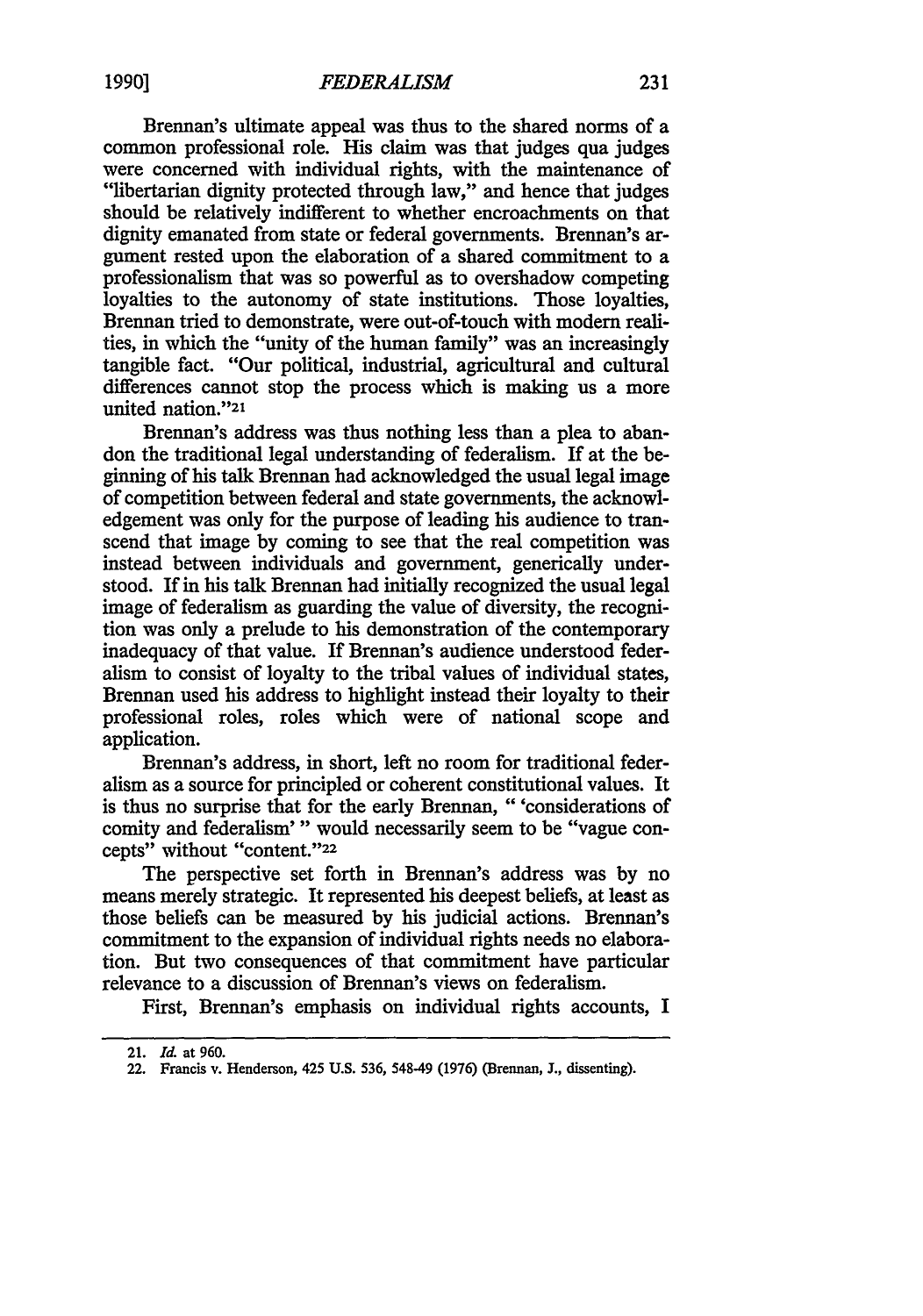think, for his almost religious belief in the importance of courts. "[T]he soul of a government of laws," Brennan has said, "is the judicial function, and that function can only exist if adjudication is understood **by** our people to be, as it is, the essentially disinterested, rational and deliberate element of our society."23 Individual rights depend for their articulation and legal existence upon judicial processes, and hence to protect these rights Brennan has throughout his career fought tenaciously to ensure access to courts.24 This theme runs throughout his opinions, and touches such disparate areas as justiciability,25 **standing,26** habeas corpus,27 federal equitable power, 28 sovereign immunity and the eleventh amendment,29 abstention,30 and the interpretation of Section **1983.31** In all these areas Brennan has sought to use courts, primarily federal courts, to protect individual rights against both state and federal governments. He was an early and ardent supporter of the incorporation**ist** doctrine, through which he sought to impose the requirements of the **Bill** of Rights against the states.32 Conversely, he was a pioneer in the development of the constitutionally "implied cause of action," which permitted federal officials to be sued for constitutional violations to the same extent as the states under Section **1983.33**

25. Baker v. Carr, 369 U.S. 186 (1961).

26. Warth v. Seldin, 422 **U.S.** 490, 519 (1975) (Brennan, *J.,* dissenting); Valley Forge Christian College v. Americans United for Separation of Church and State, Inc., 454 **U.S.** 464, 490 (1982) (Brennan, 3., dissenting).

27. Fay v. Noia, 372 **U.S.** 391 (1963); Francis v. Henderson, 425 **U.S.** 536, 542 (1976) (Brennan, *J.,* dissenting); Stone v. Powell, 428 **U.S.** 465, 502 (1976) (Brennan, J., dissenting); Wainwright v. Sykes, 433 **U.S.** 72, 99 (1977) (Brennan, J., dissenting); Murray v. Carrier, **477 U.S.** 478, 516 (1986) (Brennan, *3.,* dissenting).

**28.** Dombrowski v. Pfister, 380 U.S. 479 (1965); Steffel v. Thompson, 415 **U.S.** 452 (1974); Huffman v. Pursue, Ltd., 420 U.S. 592, 613 (1975) (Brennan, **J.,** dissenting); Juidice v. Vail, 430 **U.S.** 327, 341 (1977) (Brennan, **J.,** dissenting); Trainor v. Hernandez, 431 **U.S.** 434, 450 (1977) (Brennan, J., dissenting).

**29.** Yeomans v. Kentucky, 423 **U.S.** 983, 984 (1975) (Brennan, *J.,* dissenting); Penhurst State School **&** Hosp. v. Halderman, 465 **U.S.** 89, 125 (1984) (Brennan, *J.,* dissenting); Atascadero State Hosp. v. Scanlon, 473 **U.S.** 234, 247 (1985) (Brennan, **J.,** dissenting).

30. Lake Carriers' Ass'n v. MacMullan, 406 U.S. 498 (1972).

31. Monell v. New York City Dep't of Social Services, 436 **U.S.** 658 (1978); Quern v. Jordan, 440 **U.S.** 332, 349 (1979) (Brennan, J., dissenting).

32. Cohen v. Hurley, **366 U.S.** 117, 154 (1961) (Brennan, **J.,** dissenting); Malloy v. Hogan, 378 **U.S.** 1 (1964).

33. Bivens v. Six Unknown Named Agents, 403 **U.S. 388** (1971); Davis v. Passman, 442 **U.S.** 228 (1979); Carlson v. Green, 446 **U.S.** 14 (1980).

<sup>23.</sup> Brennan, *Justice Thurgood Marshall- Advocate for Human Need in American Jurisprudence*, 40 MD. L. REV. 390, 395 (1981).

<sup>24.</sup> Indeed, in NAACP v. Button, 371 U.S. 415, 429, 431 (1963), Brennan wrote that "[I]n the context of **NAACP** objectives, litigation is not a technique of resolving private differences; it is a means for achieving the lawful objectives of equality of treatment **by** all government, federal, state and local, for the members of the Negro community in this coun- try. *It is thus a form of political expression....* For such a group, association for litigation may be the most effective form of political association." (Emphasis added).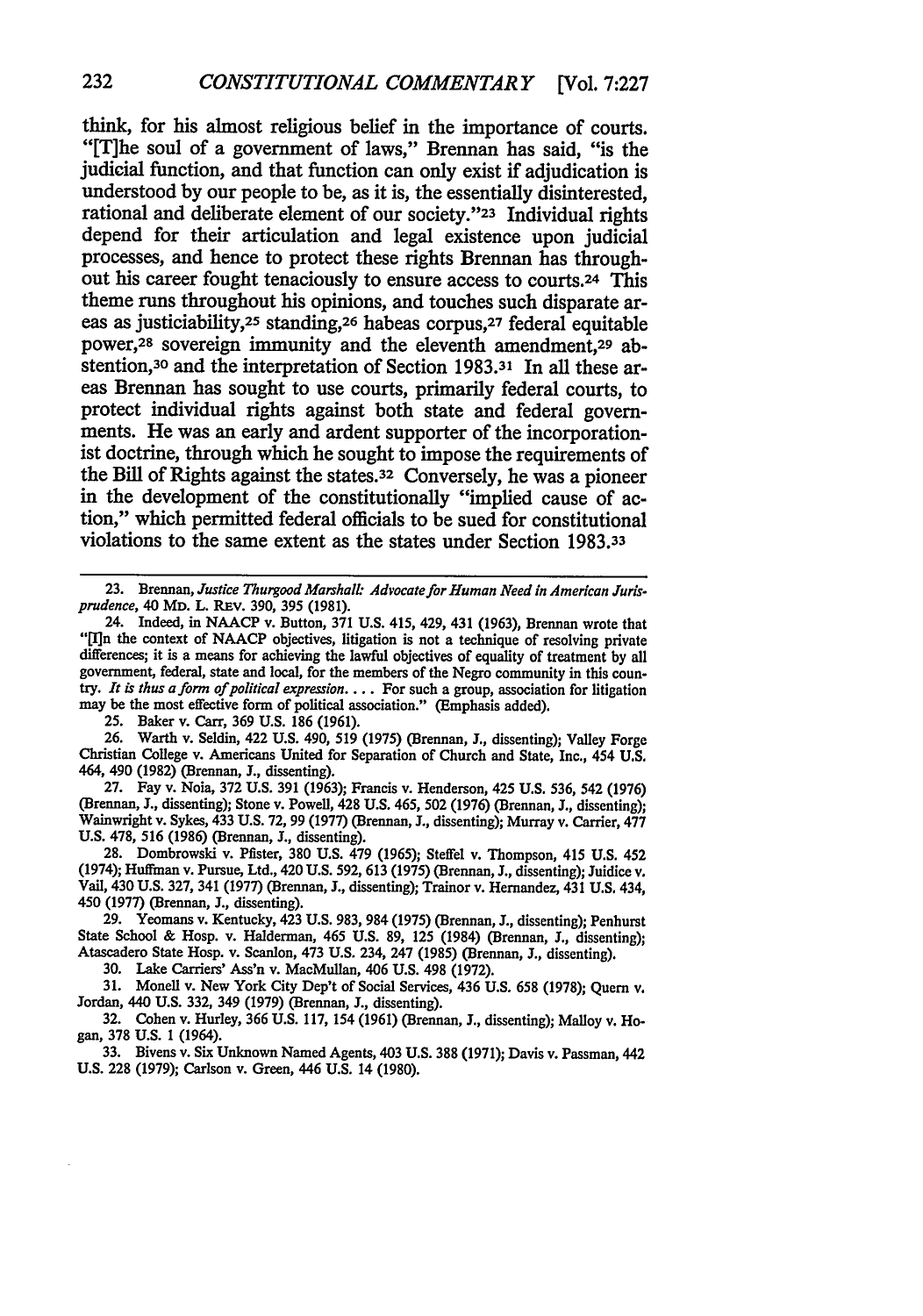Second, Brennan's sharp focus on individual rights and on courts as the instrumentalities for the assertion and protection of those rights, led him to a particular picture of the world, one in which individuals and governments confronted each other, with courts mediating between the two. Since in this picture governments do not assist the development of individuals but instead *constrain* them, Brennan was led to view individuals as essentially independent and autonomous and to understand the function of the judiciary as shielding this independence. There was thus little room in his philosophy for the notion that the identity and values of individuals could be molded and shaped by social groups.

*Parham v. J.R.*,<sup>34</sup> for example, involved the due process rights of children who had been institutionalized in a mental hospital at the behest of their parents. The majority opinion, written by Chief Justice Burger, "reflected Western civilization concepts of the family as a unit with broad parental authority over minor children."35 Brennan's separate opinion, however, rejected these concepts, asserting instead that "it ignores reality to assume blindly that parents act in their children's best interests when making commitment decisions and when waiving their children's due process rights."36 For Brennan the children were to be understood as individuals, distinct from any social "unity" comprised by the family, and endowed with rights *vis-a-vis* the state that were unmediated by any group or organization. Brennan believed courts should protect these rights, despite the danger that judicial intervention might itself cause further disintegration of the family.

*Parham* is a representative example of the individualism that underlies Brennan's focus on courts and individual rights.37 This individualism had powerful implications for Brennan's vision of federalism. Felix Frankfurter, perhaps the most eloquent exponent of the values of federalism in the past fifty years, continually stressed that individual identity inheres in great measure in a "binding tie of cohesive sentiment,"38 that is created and nurtured by the "special relations between a State and its citizens."39 Just as it is an oversimplification to see a child only as a rights-bearing individual, because the child's identity is in part dependent upon its family, so

<sup>34. 442</sup> **U.S.** 584 **(1979).**

**<sup>35.</sup>** *Id.* at **602.**

**<sup>36.</sup>** *Id.* at **632** (Brennan, **J.,** concurring in part and dissenting in part).

**<sup>37.</sup>** There are, of course, exceptions. For example, Brennan has been quite sensitive to the corporate identity of religious institutions, and has striven to develop legal doctrines to protect that corporate identity. *See, eg.,* Serbian Eastern Orthodox Diocese v. Milivojevich, 426 **U.S.** 696 **(1976).**

**<sup>38.</sup>** Minersville Dist. v. Gobitis, **310 U.S.** 586, 596 (1940).

**<sup>39.</sup>** Toomer v. Witsell, 334 **U.S.** 385, 408 (1948) (Frankfurter, **J.,** concurring).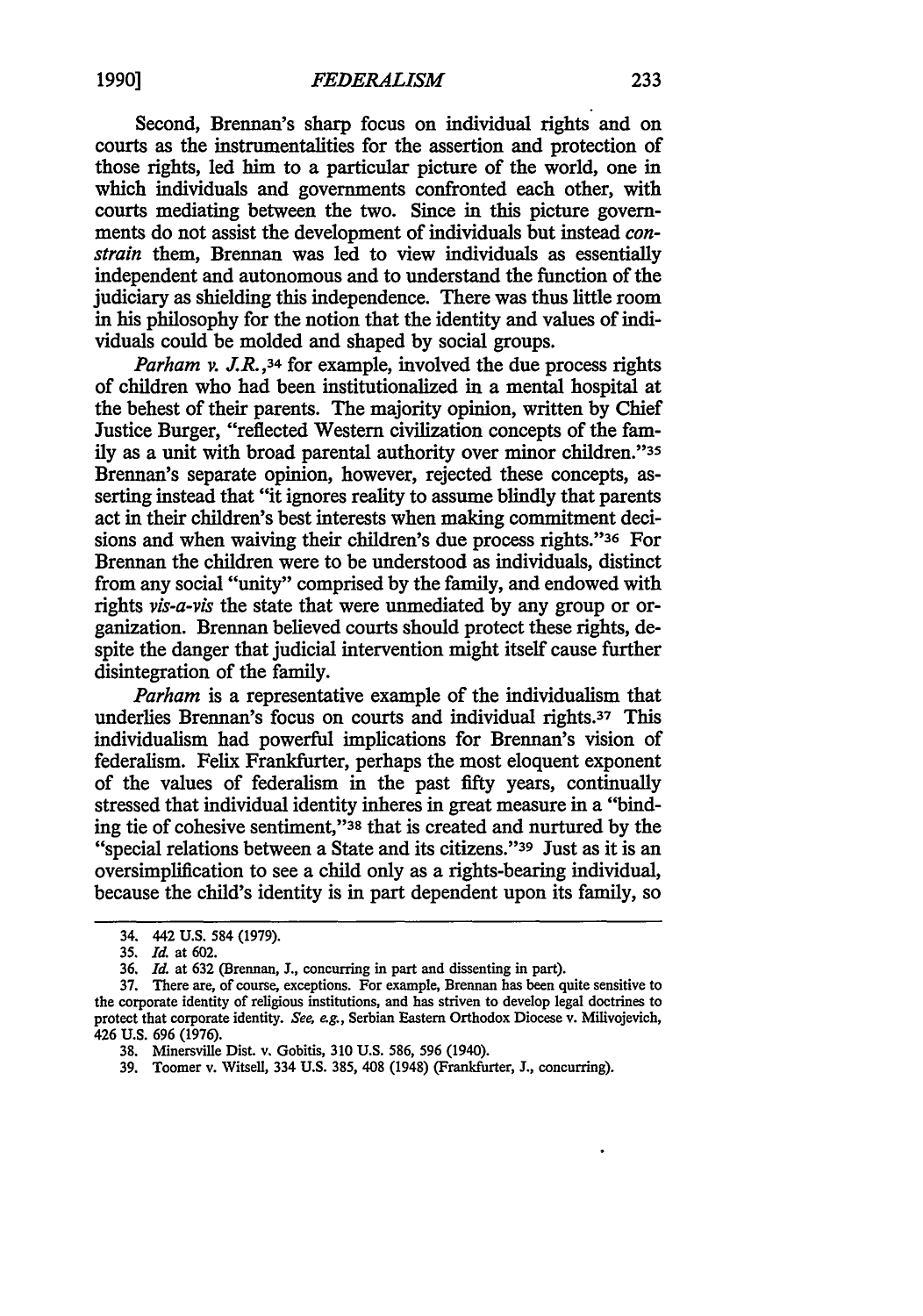it was in Frankfurter's view an oversimplification to view citizens merely as rights-bearing individuals, because the identity of citizens is in part dependent upon the communities or states in which they live. Judicial action defending individual rights severs the "cohesive sentiment" that unites citizens to their states and local communities. From Frankfurter's perspective, therefore, Brennan's philosophy of individualism systematically undercut the normative basis for federalism.

For Brennan, on the other hand, the states were always governments, rather than loci of community sentiments and identity. Hence the only purpose which Brennan could perceive in American federalism was the creation of a "federal structure" conducive to "securing individual liberty."40 It thus made no sense to Brennan to uphold state laws actually infringing upon that liberty; he could not accept the view that "the principle of federalism should be accorded absolute supremacy at the sacrifice, in its name, of the individual's constitutional protections."41 When in the 1970s the Burger Court made precisely such arguments, Brennan was aghast, accusing the Court of giving "a distorted and disturbing meaning" to "the great concept" of federalism:42

Under the banner of vague, undefined notions of equity, comity, and federalism, the Court has embarked upon the dangerous course of condoning both isolated... and systematic... violations of civil liberties. Such decisions hardly bespeak a true concern for equity. Nor do they properly reflect the nature of our federalism. "Adopting the premise that state courts can be trusted to safeguard individual rights, the Supreme Court has gone on to limit the protective role of the federal judiciary. But in so doing it has forgotten that one of the strengths of our federal system is that it provides a double source of protection for the rights of our citizens. Federalism is not served when the federal half of that protection is crippled."<sup>43</sup>

## II

Until the 1970s there was little or no occasion for Brennan to think seriously about the independent value of federalism. Federalism was for him a matter of protecting individual rights, and these rights were to be defined and protected by national institutions. Deference to state institutions, or any of the other indicia of decentralization ordinarily associated with federalism, thus had only marginal significance in Brennan's thinking.

With the advent of the Burger Court, however, the Supreme

<sup>40.</sup> Brennan, *Federal Habeas Corpus and State Prisoners: An Exercise in Federalism, 7* **UTAH** L. REv. 423, 442 (1961).

<sup>41.</sup> *Id.* at 426.

<sup>42.</sup> Juidice v. Vail, 430 **U.S.** 327, 346 (1977) (Brennan, J., dissenting).

<sup>43.</sup> *Id* at 346-47 (quoting Brennan, *supra* note 3, at 502-03).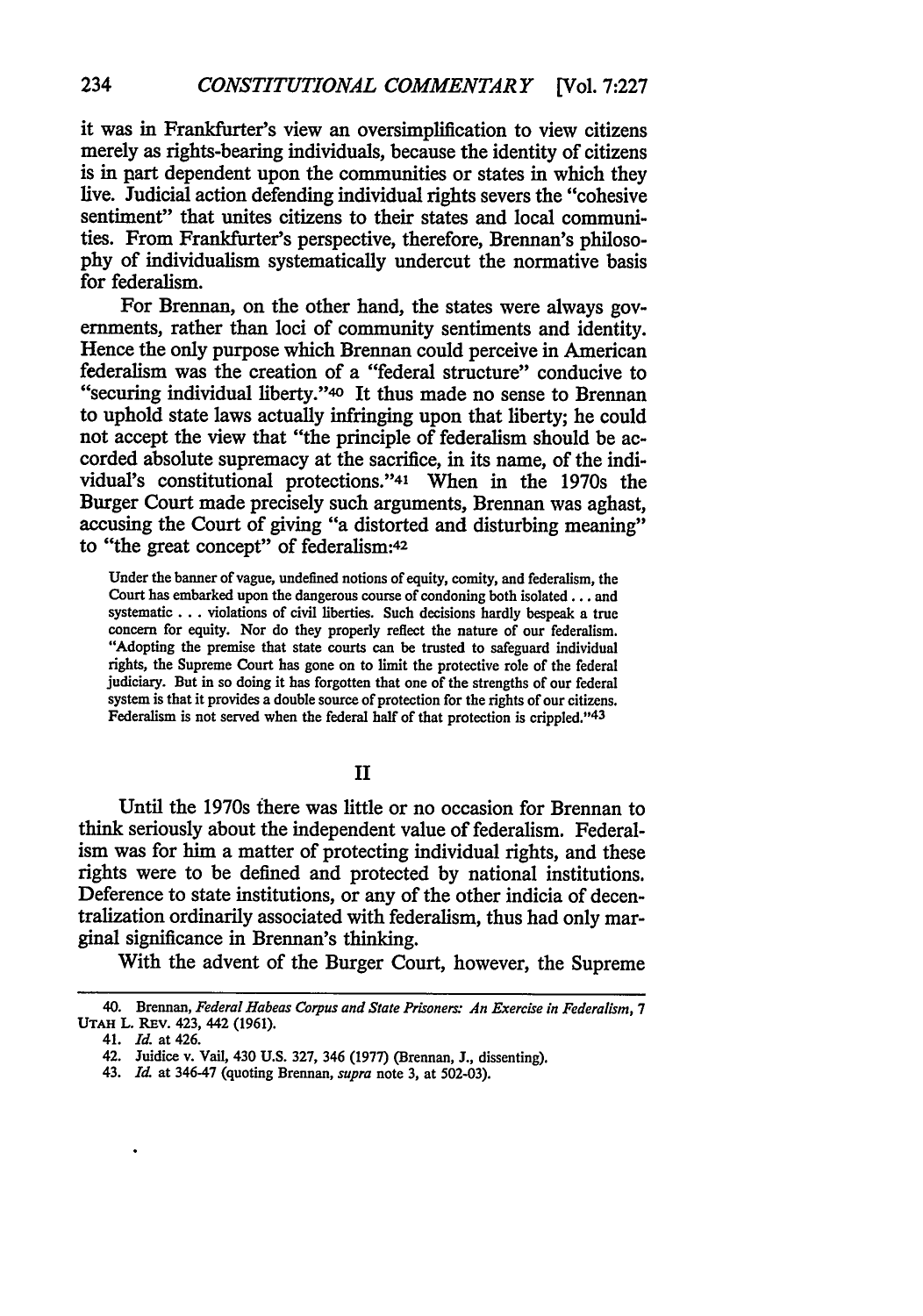Court began increasingly to step back from an aggressive role in the protection of individual rights. The Court also moved toward a reaffirmation of "Our Federalism," by which it meant "a proper respect for state functions, a recognition of the fact that the entire country is made up of a Union of separate state governments, and a continuance of the belief that the National Government will fare best if the States and their institutions are left free to perform their separate functions in their separate ways."<sup>44</sup> At root, "Our Federalism" was a sign of the Court's refusal to follow the Warren Court's individualism to its logical conclusion. In conflicts between individual liberty and state institutions, the latter needn't always give way, in part because the value of federalism did not simply inhere in the furtherance of individual rights.

The challenge of the Burger Court spurred Brennan to rethink his position about federalism. For the first time in 1977 he professed himself to be "a devout believer" in "our concept of federalism."45 Strikingly, however, the version of federalism to which he now gave his allegiance was entirely compatible with individualism. As such it is a unique and fascinating variant of American federalist thinking. To explicate it, I will examine a second text, Brennan's 1986 lecture on "The Bill of Rights and the States: The Renewal of State Constitutions as Guardians of Individual Rights."46

Brennan began his talk with a defiant assertion. The Warren Court's most significant contribution to "the preservation and furtherance of the ideals we have fashioned for our society," he said, was neither *Brown v. Board of Education* nor the reapportionment decisions, but rather "the decisions binding the states to almost all of the restraints in the Bill of Rights."47 These decisions "reshaped the law of this land" by acknowledging that "it was vital to secure certain fundamental rights against state and federal governments alike."48 They exposed and destroyed the myth "that states could be trusted to nurture individual rights" because of "the assumption of 'an identity of interests between the states, as the level of goverment closest to the people, and the primary corpus of civil rights and liberties of the people themselves.' **"49**

Brennan thus staked out his methodological individualism and his rejection of any communitarian defense for federalism. States

<sup>44.</sup> Younger v. Harris, 401 U.S. 37, 44 (1971).

<sup>45.</sup> Brennan, *supra* note 3, at 502.

<sup>46.</sup> Brennan, *supra* note 10, at **535.**

<sup>47.</sup> *Id.* at 536.

<sup>48.</sup> *Id.* at 540.

<sup>49.</sup> *Id.* at **537** (quoting from L. **TRIBE, AMERICAN CONSTITUTIONAL LAW** § **1-3,** at **5** (1978)).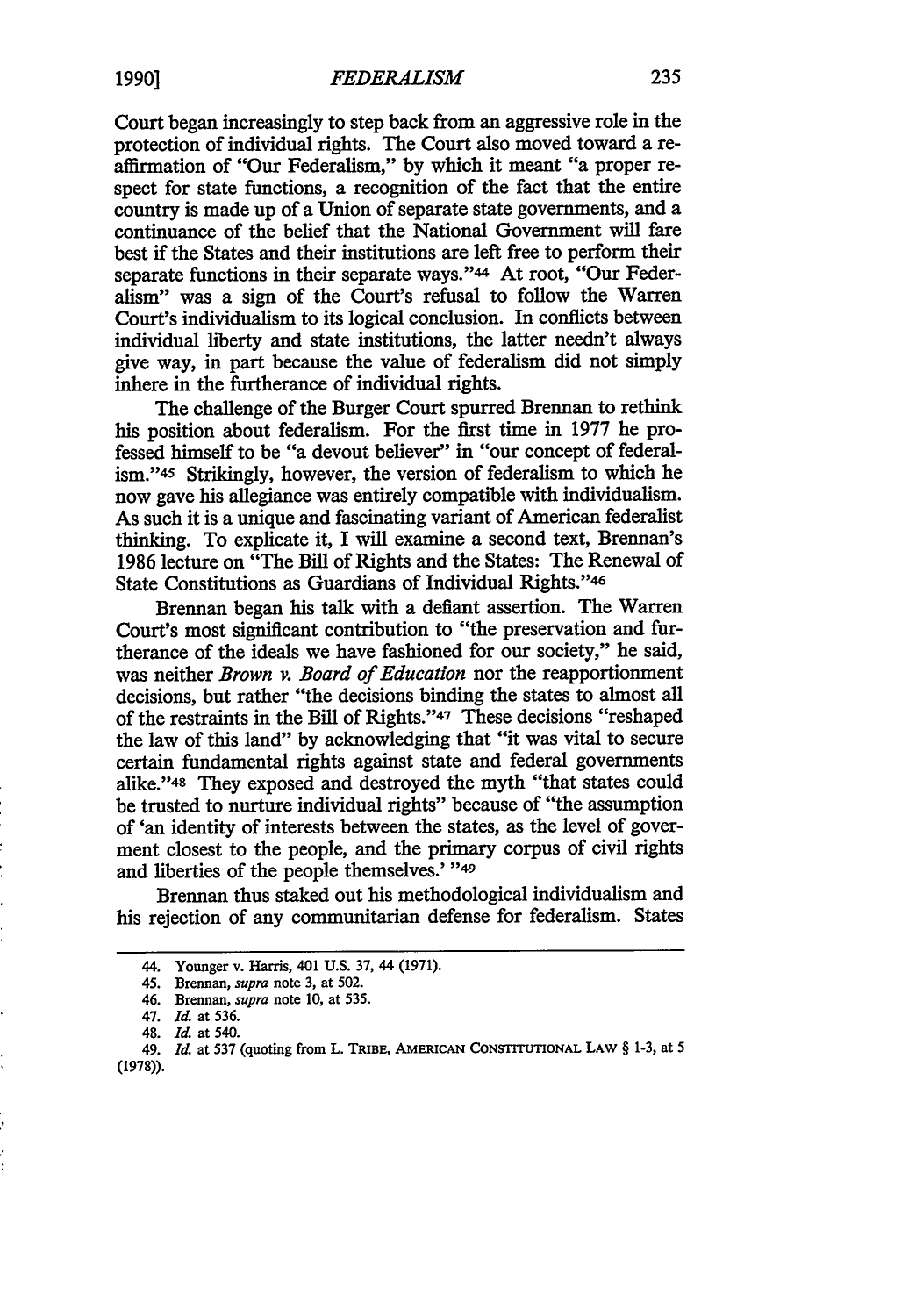were not communities that were identified with their populations; they were instead governments which like all governments stood always in potential opposition to the rights of their own citizens. Hence Brennan applauded the "nationalization process" represented by the incorporationist decisions, not because of its nationalism, but rather because it forced "modern constitutional law" to revolve "around questions of civil and political liberty."50 Nationalism was simply the medium through which constitutional law had come to its natural focus on individual rights. But how was this focus to be reconciled with the federalism to which Brennan now claimed allegiance?

The answer was dramatically simple. Brennan had come to the realization that the Supreme Court's faltering protection of individual rights was in fact inherent in its role as a "national court," which "must remain highly sensitive to concerns of state and local autonomy," and which must "represent the common denominator to allow for diversity and local experimentation."51 Hence the "Court's contraction of federal rights and remedies on grounds of federalism should be interpreted as a plain invitation to state courts to step into the breach."52 Federalism must thus be considered as a structure creating a "double"53 protection for individual rights, which should be safeguarded by both federal and state courts. The requirements of the fourteenth amendment represented only "a common national standard," but "our federalism permits state courts to provide greater protection to individual civil rights and liberties if they wish to do so."<sup>54</sup> "[S]tate experimentation may flourish in the space" above the "federal floor of protection" created by the fourteenth amendment, but "diversity" can be tolerated "only *above and beyond* this federal constitutional floor."ss For Brennan "this reconciliation of local autonomy and guaranteed individual rights is the only one consistent with our constitutional structure."56

If in 1964 Brennan's commitment to individual rights led him to an unabashed nationalism and a celebration of national unity, by 1986 he had altered his understanding of federalism sufficiently to entertain a respectable role for the values of diversity and local autonomy. Diverse state protections for individual rights were to be

**56.** *Id*

**<sup>50.</sup>** *Id.* at 545.

**<sup>51.</sup>** *Id.* at 549.

**<sup>52.</sup>** *Id* at 548.

**<sup>53.</sup>** *Id* at 552.

<sup>54.</sup> *Id* at **551.**

**<sup>55.</sup>** *Id.* at 550.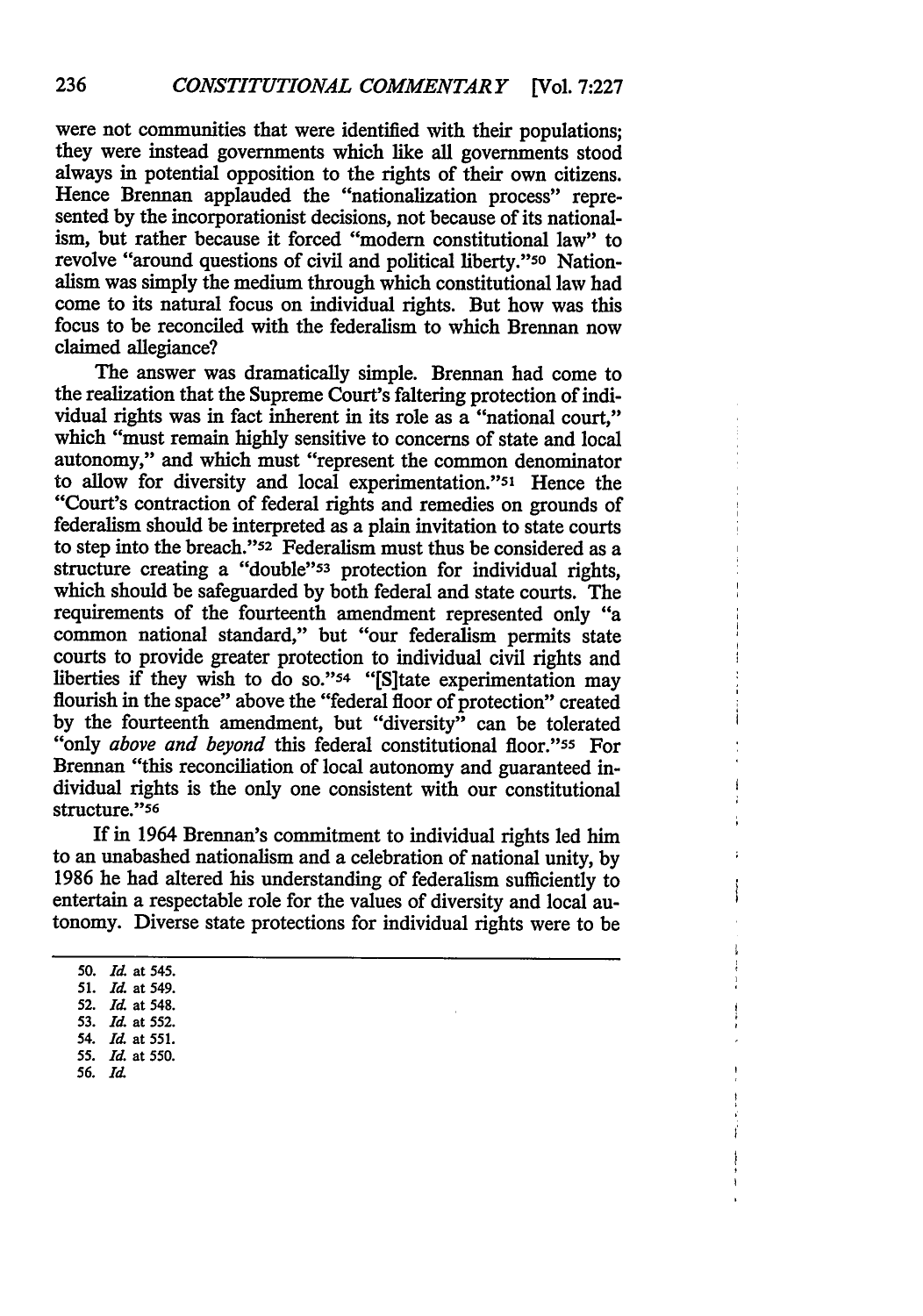applauded. They were to be insulated from the interference of the federal judiciary, ironically enough, by the constitutional rule of "adequate state grounds," the very rule which Brennan had earlier sought to circumvent in such cases as *Fay v. Noia57 and Henry v. Mississippi.S8* The range of state diversity was strictly limited, however, **in** two ways: it must not violate minimum national norms, and it must be committed to the maintenance of individual rights.<sup>59</sup>

One is tempted to charge that Brennan's most recent version of federalism is simply the result of expediency. **His** is not a true vision of federalism, we might say, because it is only designed to achieve his pre-existing goal of maximizing the protection of individual rights. Yet analysis of this charge reveals much about contemporary conceptions of federalism, for most of these conceptions have exactly the same character as Brennan's perspective: they use federalism as a means to achieve an ulterior goal. Those goals range from the diffusion of power, to the facilitation of diversity and experimentation, to the efficiency of local governance.60 Brennan's vision of federalism differs from these only in the stark clarity of its formulation and in the strict logic with which Brennan tailors federalist principles to the achievement of his chosen goal. But if we were seriously to view federalism, for example, as a system designed to achieve the value of efficient local administration, the federalist principles we would devise would have a similar "expedient" feel.

The only vision of federalism that would not have such a "feel" is one that would embrace local government not as a means to an ulterior end, but for its own sake. Such a vision of federalism does

**59.** In turning to state courts for the protection of individual rights, Brennan was able to draw on a substantial and growing literature which assessed the theory and extent of the divergence of state and federal constitutional law. *See* Brennan, *supra* note 3, at 500 n.76 (citing Faulk, *The Supreme Court of California 1971-1972, Foreword: The State Constitution: A More than "Adequate" Nonfederal Ground,* 61 CALIF. L. REv. **273** (1973); Howard, *State Courts and Constitutional Rights in the Day of the Burger Court,* **62 VA.** L. REv. **873** (1976); Wilkes, *The New Federalism in Criminal Procedure,* 63 Ky. L.J. 421 (1974); Wilkes, *More on the New Federalism in Criminal Procedure,* **63** KY. **L.J.** 873 (1975); *Project Report, Toward an Activist Role for State Bills of Rights,* 8 HARV. C.R.-C.L. L. REV. **271** (1973)); Mosk, *The State Courts in American Law: The Third Century* 213 (B. Schwartz ed. 1976).

60. *See* Scheiber, *Federalism,* in **ENCYCLOPEDIA** OF **THE** AMERICAN **CONSTITUTION** 697, 699 (L. Levy & K. Karst eds. 1986).

<sup>57. 372</sup> **U.S.** 391 (1963).

**<sup>58. 379</sup> U.S.** 443 (1965). Of course in *Henry* itself Brennan had been quite explicit that in applying the "principle" that "this Court will decline to review state court judgments which rest on independent and adequate state grounds," it was "important to distinguish between state substantive grounds and state procedural grounds." *Id.* at 446. This was because "[w]here the ground involved is substantive, the determination of the federal question cannot affect the disposition if the state court decision on the state law question is allowed to stand," whereas a "procedural default which is held to bar challenge to a conviction in state courts, even on federal constitutional grounds, prevents implementation of the federal right." *Id.* at 446-47.